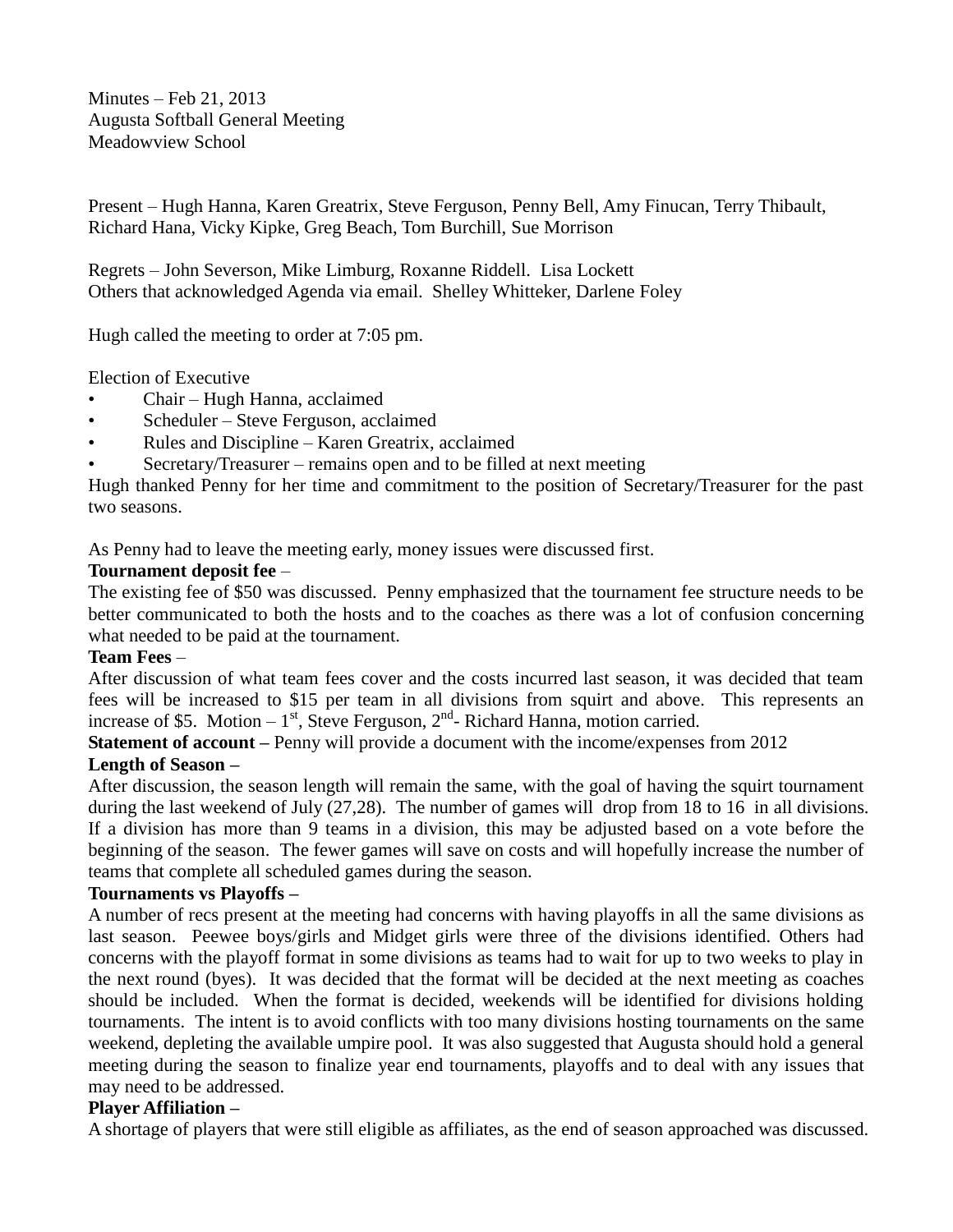Although players had additional games available to play up, they were restricted to only play for one team as an affiliate. The consensus was to allow players to affiliate with multiple teams. It was agreed that we do not want any affiliates to permanently move up to a higher division during the season. If they start the season at one level, they must finish the season in the same level. After their division has ended, they are free to play up in a higher division without penalty. At no point should any coach place a player at risk of playing over 4 affiliated games during the season.

Motion – affiliates must be reported within 24 hours to [scores@augustasoftball.com](mailto:scores@augustasoftball.com) by the team that has used an affiliate. If the player is not reported, the player will be suspended for the next scheduled game.  $1<sup>st</sup>$  – Steve Ferguson,  $2<sup>nd</sup>$  – Richard Hanna – carried.

Motion – affiliates can affiliate with multiple teams, but are still restricted to the 4 games. If a player plays a  $5<sup>th</sup>$  game as an affiliate, they will be suspended for 1 game at the division they are registered. They are not to play additional games at the higher division until their team is finished for the season. 1<sup>st</sup> – Hugh Hanna, 2<sup>nd</sup> Tom Burchill - carried

### **Umpire Clinic –**

Everyone agreed for the need to host both a level 1 and a Jr. Development clinic in the area. Mike Limburg offered to host a clinic in Johnston and Hugh Hana offered to host a level 1 clinic in Lyn. Dates will need to be decided upon, allowing promotion of the clinics at ball registration and via local posters and publications. Steve circulated an example of a Poster that recs could print and then post in local facilities. (hockey rinks, schools and to circulate to other officiating organizations.) Information will be circulated as soon as dates are known. If dates are not know shortly, more general posters will be made available with dates to follow.

#### **Rule Changes –**

Greg presented some rule changes that will affect local softball.

**Bats** – Newer bats are being stamped with ASA 2013. These bats are **not** legal for fast pitch. They are designed for slopitch and are not safe for use in fastpitch.

**Balls –** there is a newer ball that is being discussed and some publications are referring to it. It has a core rating of .52 and would require a compression much lower than the 375 to be safe for fast pitch. It was decided that Augusta would stay with the current ball requirement as posted in the current rules. .47 with a compression of 375

**Footwear –** all managers/coaches must have shoes with closed in toes.

**Resin and Gorilla Gold –** both are legal. Resin must remain on ground behind pitchers plate and gorilla gold must remain in pitches pocket.

**Delay of Game –** Players are no longer allowed to step out of batters box on a normal pitch. Ie. If the pitch is a called strike or ball, is not swung at and the catcher is not involved in a play (stealing, lead off, etc) the batter must keep one foot in the batters box and step fully back into the box after taking the coaches signal. Leaving the batters box will result in an additional strike call. Umpires have been told by Softball Canada to warn players first and then to start making the strike call.

**Safety Base -** A batter runner can touch the white (not the safe) portion of first base to avoid a collision if the first base person is standing completely on the safe (foul) portion of first base to catch a ball. The idea is safety. This rule has always been in place and was discussed in the case book that umpires use, but it was never in the rule book. It has now been written into the rule book.

**Registration –** registration needs to be open to all. This is not a select or rep league and all registrations are to be open to the community and all registrants are expected to be placed on a team. If teams are selected by try outs, they need to play ball in a league that is suited for rep ball. If